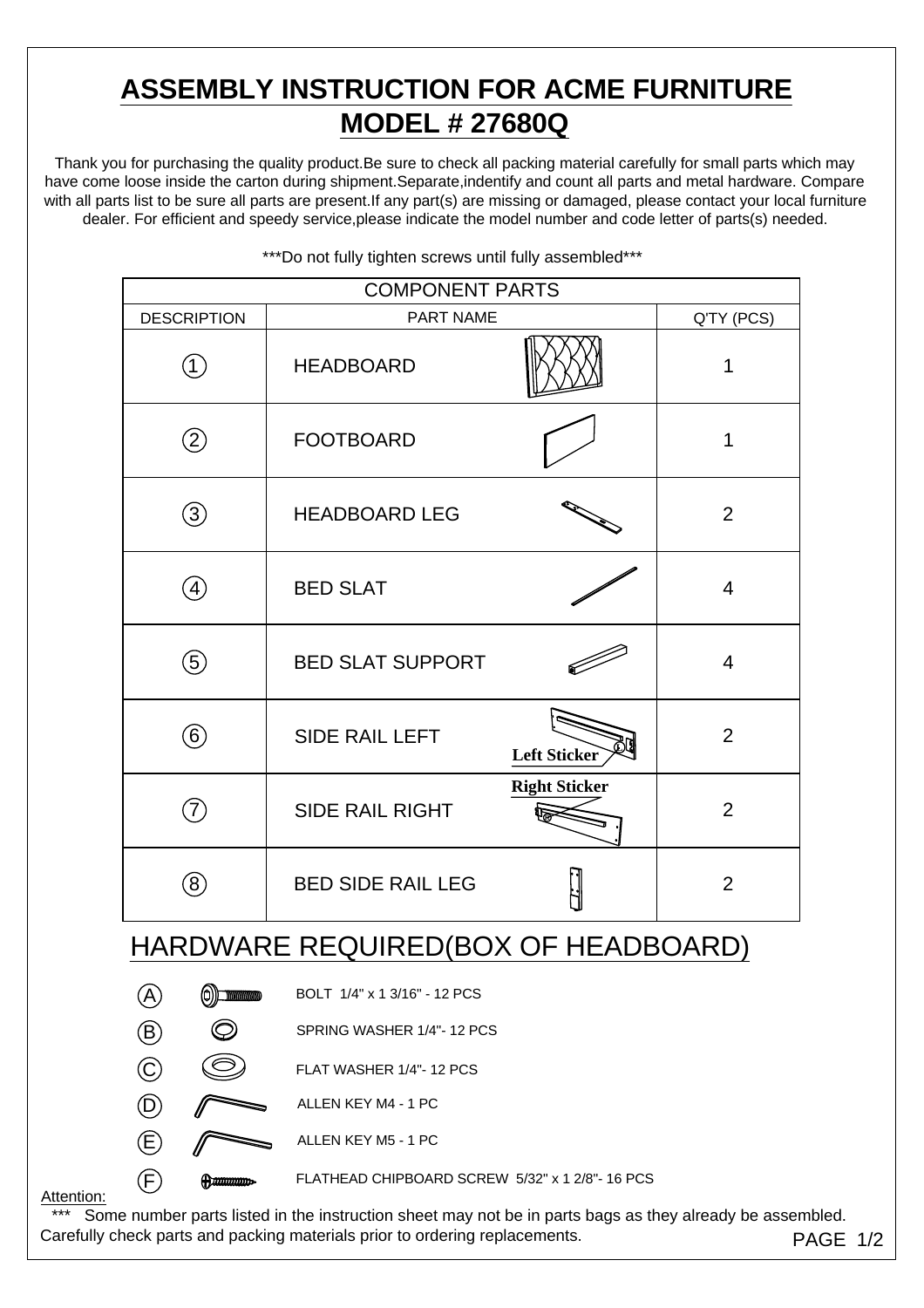#### **How to assemble:**

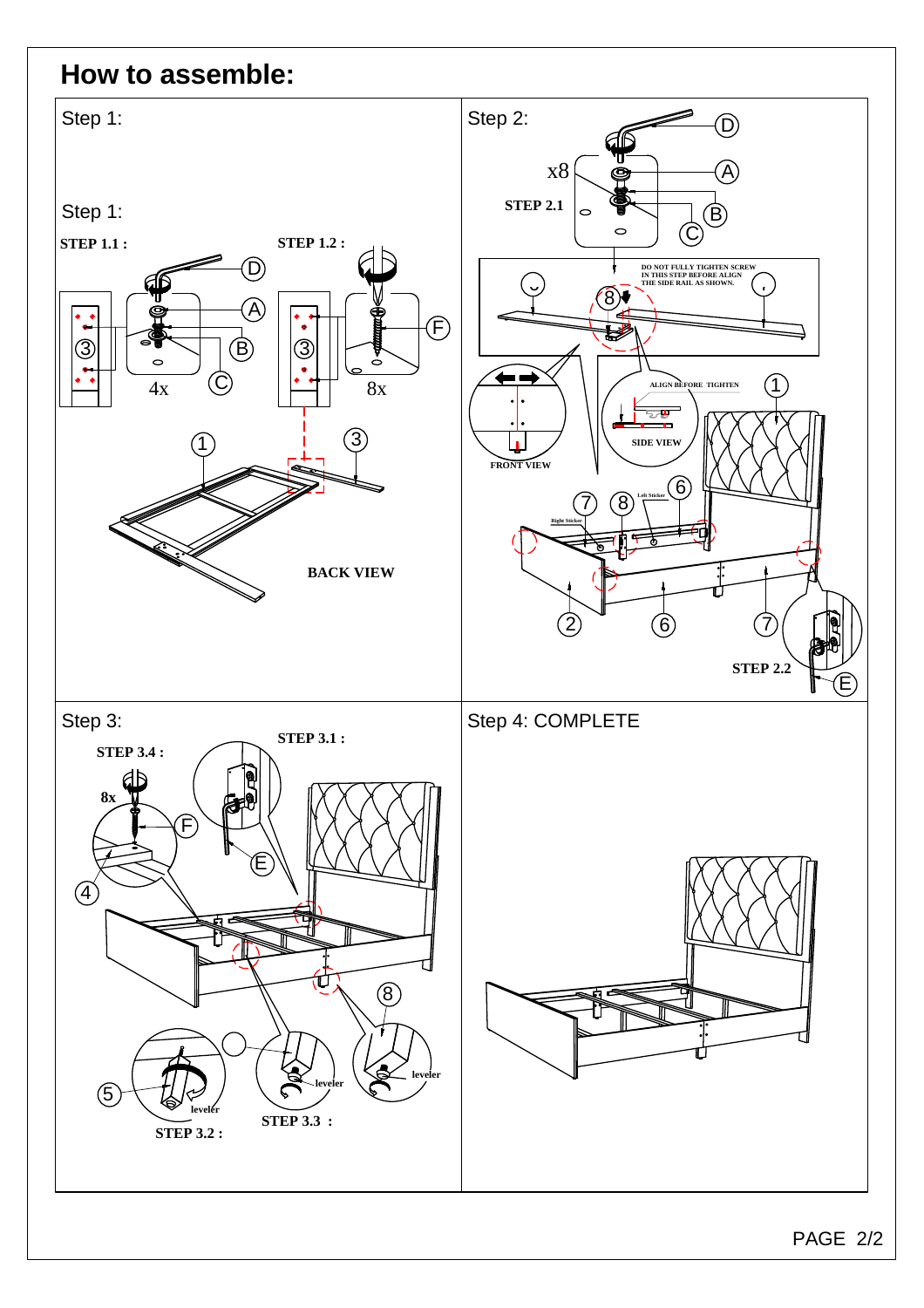## **ASSEMBLY INSTRUCTION FOR ACME FURNITURE MODEL # 27670Q-HF /27671Q-R/27672Q-DRW**

Thank you for purchasing the quality product.Be sure to check all packing material carefully for small parts which may have come loose inside the carton during shipment.Separate,indentify and count all parts and metal hardware. Compare with all parts list to be sure all parts are present.If any part(s) are missing or damaged, please contact your local furniture dealer. For efficient and speedy service,please indicate the model number and code letter of parts(s) needed.

| <b>COMPONENT PARTS</b>          |                         |  |                |  |  |
|---------------------------------|-------------------------|--|----------------|--|--|
| <b>DESCRIPTION</b><br>PART NAME |                         |  | Q'TY (PCS)     |  |  |
| <b>THEADBOARD</b>               |                         |  | 1              |  |  |
| $\circled{2}$                   | <b>FOOTBOARD</b>        |  | 1              |  |  |
| $\circledS$                     | <b>HEADBOARD LEG</b>    |  | $\overline{2}$ |  |  |
| $\left(4\right)$                | <b>SIDE RAIL</b>        |  | $\overline{2}$ |  |  |
| $\circledS$                     | <b>BED SLAT A</b>       |  | 3              |  |  |
| $\circled6$                     | <b>BED SLAT B</b>       |  | 2              |  |  |
| $\widehat{\mathcal{J}}$         | <b>CONCEALED PANEL</b>  |  | 5              |  |  |
| $(\pmb{8})$                     | DRAWER SUPPORT RAIL     |  | 1              |  |  |
| $\left(9\right)$                | <b>SUPPORT LEG 1</b>    |  | 5              |  |  |
| ீ                               | <b>SUPPORT LEG 2</b>    |  | 1              |  |  |
| (1 1                            | <b>FOOTBOARD DRAWER</b> |  | $\overline{2}$ |  |  |

\*\*\*Do not fully tighten screws until fully assembled\*\*\*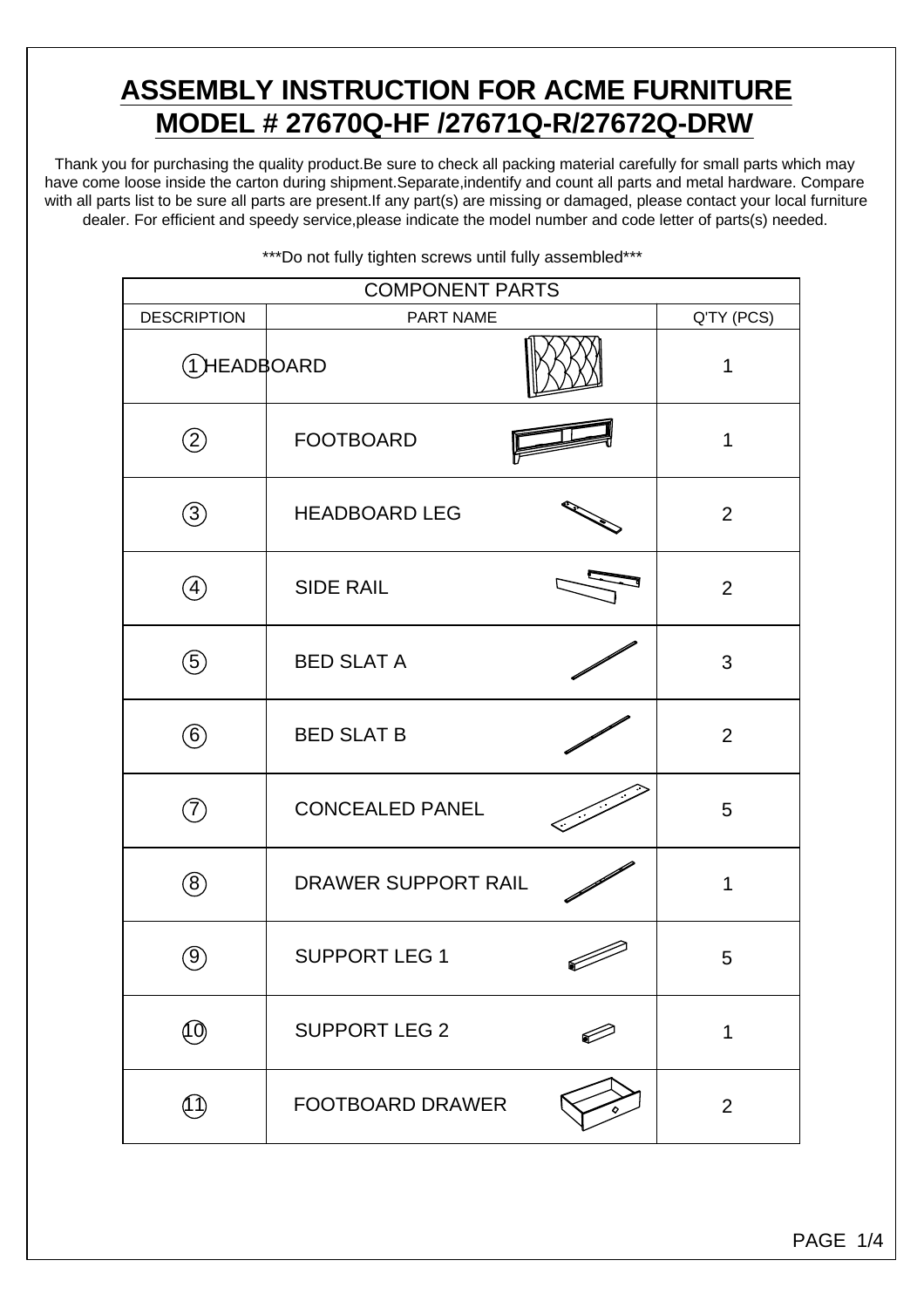

Attention:

Some number parts listed in the instruction sheet may not be in parts bags as they already be assembled. Carefully check parts and packing materials prior to ordering replacements.

# **How to assemble:**

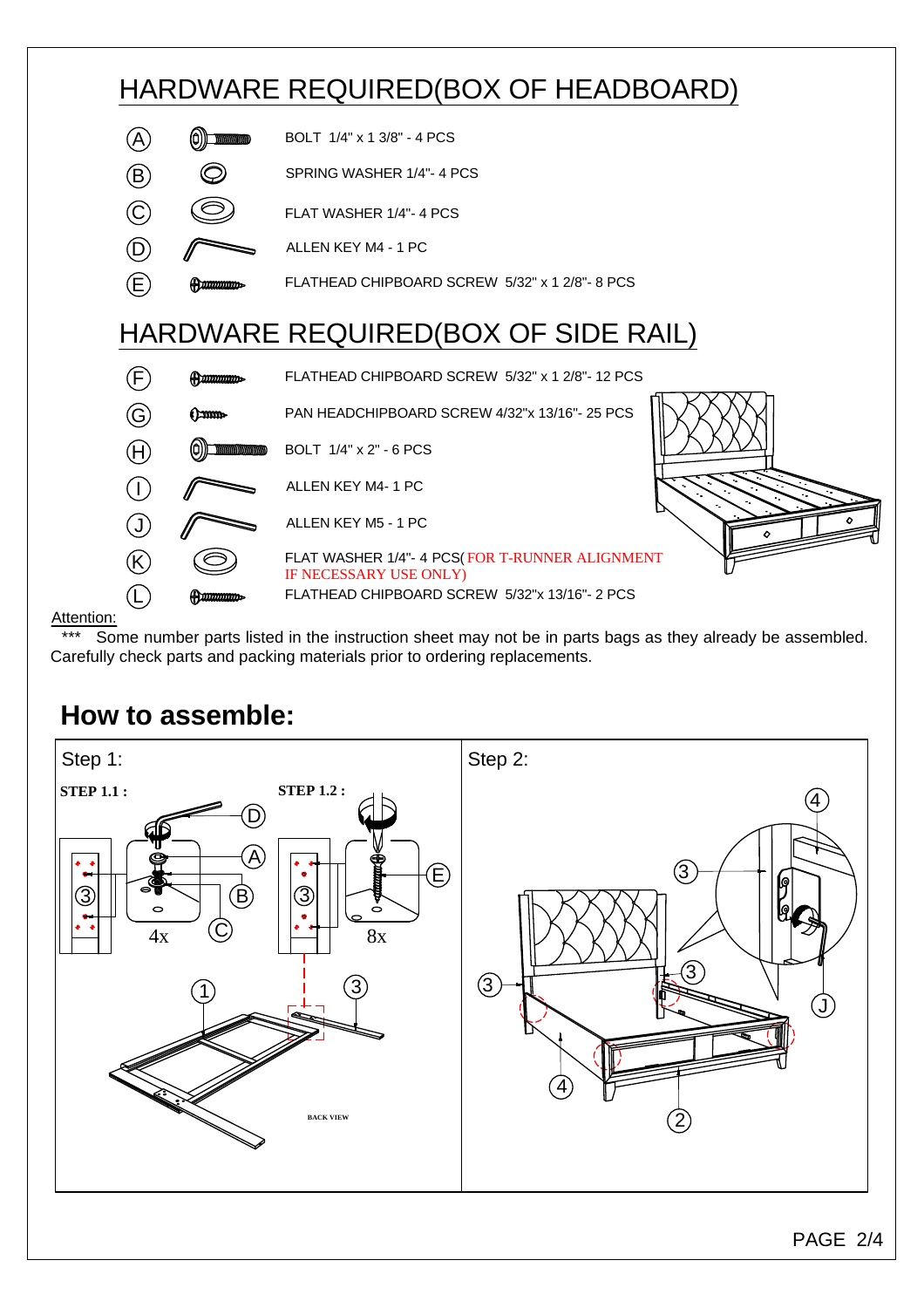### **How to assemble:**